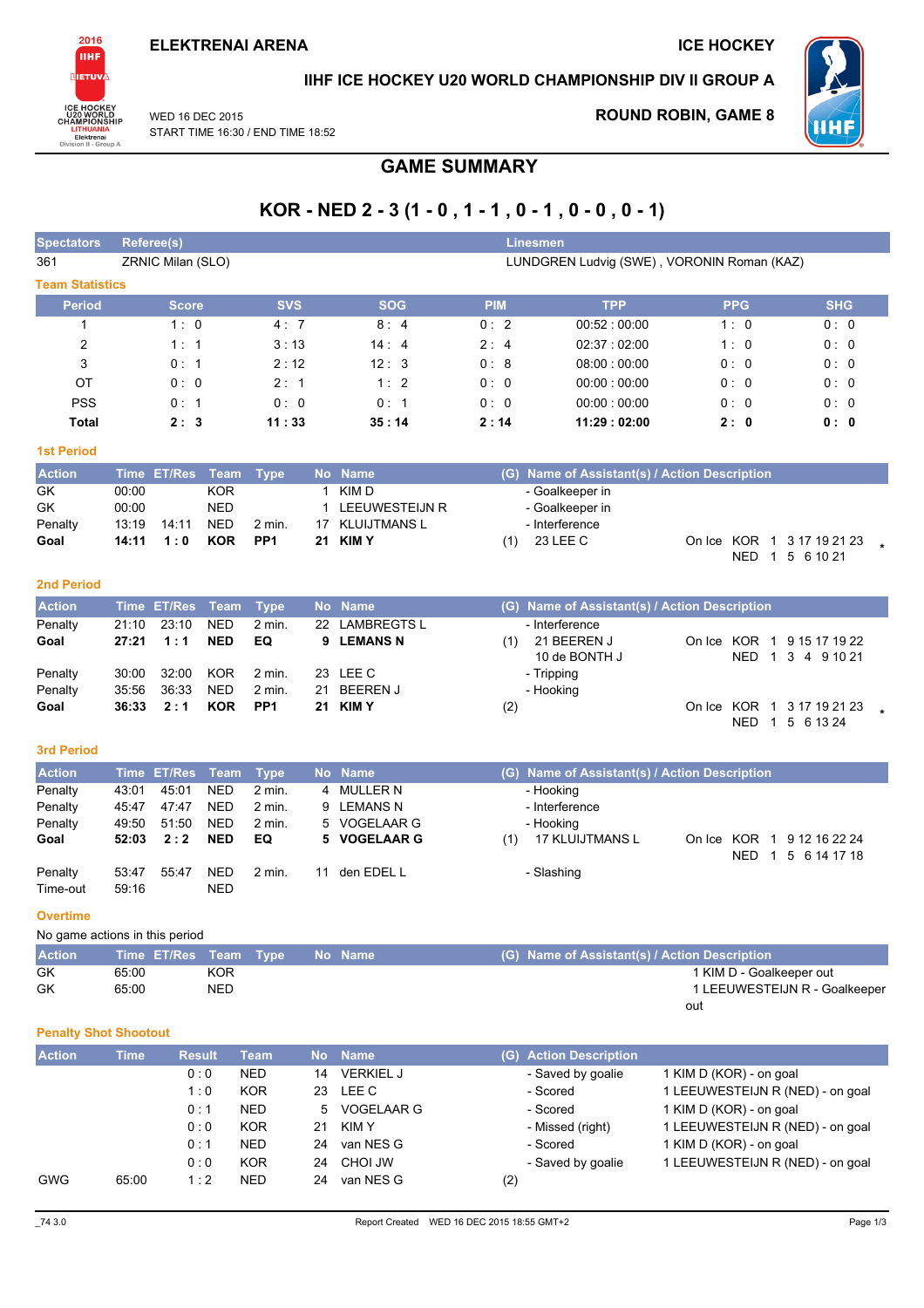

START TIME 16:30 / END TIME 18:52

WED 16 DEC 2015

**ICE HOCKEY** 

**SOG** 

35



### IIHF ICE HOCKEY U20 WORLD CHAMPIONSHIP DIV II GROUP A



**SVS** 

33

 $MIP$ 

65:00

**ROUND ROBIN, GAME 8** 

### **Goalkeeper Records**

#### Team: KOR - Korea

|  |  |  |  |  | Team : NED - Netherlands |  |
|--|--|--|--|--|--------------------------|--|
|--|--|--|--|--|--------------------------|--|

| No Name        | SOG SVS |    | <b>MIP</b> | l No Name'          |
|----------------|---------|----|------------|---------------------|
| 1 KIM Donghyun | 14      | 11 | 65.00      | 1 LEEUWESTEIJN Ruud |
| 25 YANG Heetae |         |    |            | 20 van GORP Bart    |

#### **Game Statistics**

| Team : KOR (blue) |                      |              |             |              |                |             |                |                |       |                |                      |                |             |                |             |
|-------------------|----------------------|--------------|-------------|--------------|----------------|-------------|----------------|----------------|-------|----------------|----------------------|----------------|-------------|----------------|-------------|
|                   | Head Coach: PAEK Jim |              |             |              |                |             |                |                |       |                | <b>Shots on Goal</b> |                |             |                |             |
| <b>No Pos</b>     | <b>Name</b>          | G            | A           | P            | <b>PIM</b>     | FO+         | FO-            | $FO+/-$        | FO%   |                | $\overline{2}$       | 3              | <b>OT</b>   | <b>TS</b>      | $+/-$       |
| 3 F               | CHO Jihyun           | 0            | 0           | 0            | 0              | 8           | 4              | 4              | 66.67 | 1              | 1                    | 0              | 0           | $\overline{c}$ | 0           |
| D<br>15           | OH Ingyo             | 0            | 0           | 0            | 0              | 0           | 0              | $\Omega$       | 0.00  | 0              | 0                    | 0              | 0           | 0              | $-1$        |
| D<br>17           | SONG Hyeongcheol +C  | 0            | $\mathbf 0$ | $\Omega$     | 0              | 0           | 0              | 0              | 0.00  | 1              |                      | $\overline{2}$ | 1           | 5              | $-1$        |
| F<br>21           | KIM Yeajun           | 2            | 0           | 2            | 0              | 5           | 3              | $\overline{2}$ | 62.50 | 1              |                      | 1              | 0           | 3              | 0           |
| 23 F              | LEE Chonghyun        | $\Omega$     | 1           |              | $\overline{2}$ | 3           | 4              | $-1$           | 42.86 | 1              | 4                    | 3              | $\Omega$    | 8              | $\mathbf 0$ |
| F<br>9            | AHN Jaein            | 0            | 0           | 0            | 0              | 0           |                | -1             | 0.00  | 0              | 0                    |                | 0           | 1              | $-2$        |
| D<br>13           | KIM Jin Su           | 0            | 0           | 0            | 0              | $\mathbf 0$ | 0              | 0              | 0.00  | 0              | 1                    | 0              | $\pmb{0}$   | $\mathbf{1}$   | $\mathbf 0$ |
| 16<br>D           | NAM Heedoo           | 0            | 0           | 0            | 0              | 0           | 0              | 0              | 0.00  | 1              | $\overline{c}$       | $\overline{c}$ | 0           | 5              | $-1$        |
| F<br>19           | LEE Je Hui           | 0            | $\Omega$    | $\Omega$     | 0              | 0           | 0              | $\Omega$       | 0.00  | 0              | $\Omega$             | $\Omega$       | 0           | 0              | $-1$        |
| F<br>22           | KIM Byung Gun        | 0            | $\mathbf 0$ | 0            | $\mathbf 0$    | 8           | 5              | 3              | 61.54 | 0              |                      | 0              | $\mathbf 0$ |                | $-2$        |
| 8<br>D            | PARK Jihwan          | 0            | 0           | 0            | 0              | 0           | 0              | 0              | 0.00  | 0              | 0                    | 0              | 0           | 0              | 0           |
| F<br>10           | LEE Jae Min +A       | 0            | 0           | $\mathbf 0$  | $\mathbf 0$    | $\mathbf 0$ | 0              | 0              | 0.00  | 1              | $\mathbf 0$          | $\mathbf 0$    | 0           | 1              | 0           |
| $\mathsf F$<br>11 | SHIN Sang Yoon +A    | 0            | 0           | 0            | 0              | 0           | 0              | $\Omega$       | 0.00  | 0              |                      | 1              | 0           | 2              | 0           |
| F<br>12           | CHOI Woonjae         | 0            | 0           | 0            | $\mathbf 0$    | 3           | $\overline{2}$ | 1              | 60.00 | 0              | $\mathbf 0$          | 0              | 0           | 0              | $-1$        |
| 24 D              | CHOI Jin Woo         | 0            | $\Omega$    | $\Omega$     | $\Omega$       | $\Omega$    | $\Omega$       | $\Omega$       | 0.00  | $\overline{2}$ | $\Omega$             | $\overline{2}$ | $\Omega$    | $\overline{4}$ | $-1$        |
| 4 F               | LEE Joon Ho          | 0            | 0           | 0            | 0              | 0           | 0              | 0              | 0.00  | 0              | 0                    | 0              | 0           | 0              | 0           |
| D<br>5            | KIM Sehyung          | 0            | 0           | $\mathbf 0$  | 0              | 0           | 0              | 0              | 0.00  | 0              | $\mathbf{1}$         | $\mathbf 0$    | 0           | 1              | 0           |
| F<br>6            | JEONG Hyeongsu (BP)  | 0            | 0           | 0            | $\mathbf 0$    | $\mathbf 0$ | 0              | 0              | 0.00  | 0              | $\mathbf 0$          | 0              | $\mathbf 0$ | 0              | 0           |
| F<br>7            | CHO Seongsik         | 0            | $\mathbf 0$ | $\Omega$     | 0              | 3           | 4              | -1             | 42.86 | 0              | $\mathbf 0$          | 0              | 0           | 0              | 0           |
| 14 D              | CHOI Jeongyeon       | 0            | 0           | $\Omega$     | $\Omega$       | 0           | 0              | $\Omega$       | 0.00  | 0              |                      | $\Omega$       | $\mathbf 0$ | 1              | $\mathbf 0$ |
| GK<br>1           | KIM Donghyun         | 0            | 0           | 0            | 0              |             |                |                |       | 0              | 0                    | 0              | 0           | 0              |             |
| GK<br>25          | YANG Heetae          | 0            | 0           | $\mathbf{0}$ | 0              |             |                |                |       |                | 0                    | 0              | 0           | 0              |             |
| Total             |                      | $\mathbf{2}$ |             | 3            | $\mathbf{2}$   | 30          | 23             | 7              | 56.60 | 8              | 14                   | 12             |             | 35             |             |

| Team: NED (white |  |
|------------------|--|
|                  |  |

|              | <b>Head Coach: van GERWEN Theo</b> |   |          |          |                |                         |          |          |       |   | Shots on Goal  |                |                |                         |             |
|--------------|------------------------------------|---|----------|----------|----------------|-------------------------|----------|----------|-------|---|----------------|----------------|----------------|-------------------------|-------------|
| No Pos       | <b>Name</b>                        | G | А        | P        | <b>PIM</b>     | FO+                     | FO-      | $FO+/-$  | FO%   |   | $\overline{2}$ | $\overline{3}$ | <b>OT</b>      | <b>TS</b>               | $+/-$       |
| 5 D          | <b>VOGELAAR Giovanni</b>           |   | $\Omega$ |          | 2              | $\mathbf{0}$            | 0        | 0        | 0.00  | 1 | $\overline{c}$ |                | $\Omega$       | 4                       | $+1$        |
| 6 D          | van der MEULEN Niek                | 0 | 0        | 0        | 0              | 0                       | $\Omega$ | $\Omega$ | 0.00  | 0 | $\Omega$       | 0              | 0              | $\Omega$                | $+1$        |
| F<br>9       | <b>LEMANS Niels</b>                |   | $\Omega$ |          | $\overline{2}$ | 0                       | 0        | $\Omega$ | 0.00  | 0 | 1              | $\Omega$       | 0              | 1                       | $+1$        |
| F<br>10      | de BONTH Jonne                     | 0 |          |          | 0              | $\Omega$                | $\Omega$ | $\Omega$ | 0.00  | 0 | $\Omega$       | $\Omega$       | 0              | $\Omega$                | $+1$        |
| 21 F         | <b>BEEREN Joey</b>                 | 0 |          |          | $\overline{2}$ | 9                       | 11       | $-2$     | 45.00 | 0 | $\Omega$       |                | 0              |                         | $+1$        |
| 8 D          | van de KRAAK Vince                 | 0 | 0        | 0        | 0              | 0                       | 0        | 0        | 0.00  | 0 | 0              | 0              | 0              | 0                       | 0           |
| 13 F         | NORDEMANN Jasper +A (BP)           | 0 | $\Omega$ | $\Omega$ | 0              | 0                       | $\Omega$ | 0        | 0.00  | 1 | $\mathbf 0$    |                | 0              | $\overline{\mathbf{c}}$ | $\mathbf 0$ |
| 14 D         | VERKIEL Jordy +C                   | 0 | $\Omega$ | $\Omega$ | 0              | 0                       | 0        | 0        | 0.00  | 0 |                | 0              |                | $\overline{2}$          | $+1$        |
| 22 F         | <b>LAMBREGTS Luuk</b>              | 0 | $\Omega$ | 0        | $\overline{2}$ | 0                       | $\Omega$ | $\Omega$ | 0.00  | 0 | $\Omega$       | 0              | 0              | $\Omega$                | $\mathbf 0$ |
| 24 F         | van NES Guus +A                    |   | $\Omega$ |          | $\Omega$       | 4                       | 11       | $-7$     | 26.67 | 1 | $\Omega$       | 0              | $\overline{c}$ | 3                       | $\mathbf 0$ |
| 3 D          | <b>MAIER Christian</b>             | 0 | $\Omega$ | $\Omega$ | 0              | 0                       | 0        | 0        | 0.00  | 0 | 0              | 0              | 0              | 0                       | $+1$        |
| 4 D          | <b>MULLER Noah</b>                 | 0 | $\Omega$ | 0        | $\overline{c}$ | 0                       | 0        | $\Omega$ | 0.00  | 0 | 0              | 0              | 0              | 0                       | $+1$        |
| 17 F         | <b>KLUIJTMANS Lucca</b>            | 0 |          |          | $\overline{2}$ |                         |          | $\Omega$ | 50.00 | 0 | $\Omega$       | $\Omega$       | 0              | $\mathbf 0$             | $+1$        |
| 18 F         | <b>SMIT Jord</b>                   | 0 | $\Omega$ | 0        | 0              | 7                       | 6        |          | 53.85 | 0 | $\Omega$       | 0              | 0              | 0                       | $+1$        |
| 19 F         | <b>EVERS Justin</b>                | 0 | 0        | 0        | 0              | 0                       | $\Omega$ | $\Omega$ | 0.00  | 0 | 0              | 0              | 0              | 0                       | 0           |
| 7 F          | <b>GEURTS Joey</b>                 | 0 | $\Omega$ | 0        | 0              | 0                       | 0        | 0        | 0.00  | 1 | 0              | 0              | 0              | 1                       | 0           |
| F<br>11      | den EDEL Lars                      | 0 | $\Omega$ | $\Omega$ | $\overline{c}$ | 0                       | $\Omega$ | $\Omega$ | 0.00  | 0 | 0              | 0              | 0              | 0                       | 0           |
| F<br>16      | WILLEMS Kai                        | 0 | $\Omega$ | 0        | $\mathbf 0$    | $\overline{\mathbf{c}}$ |          |          | 66.67 | 0 | $\mathbf 0$    | $\Omega$       | 0              | $\mathbf 0$             | 0           |
| 23 F         | <b>BOER Leef</b>                   | 0 | $\Omega$ | 0        | 0              | $\overline{0}$          | $\Omega$ | $\Omega$ | 0.00  | 0 | $\mathbf 0$    | 0              | 0              | 0                       | $\mathbf 0$ |
| 1 GK         | LEEUWESTEIJN Ruud                  | 0 | $\Omega$ | 0        | 0              |                         |          |          |       | 0 | $\Omega$       | 0              | 0              | $\Omega$                |             |
| 20 GK        | van GORP Bart                      | 0 | 0        | 0        | 0              |                         |          |          |       | 0 | 0              | 0              | 0              | 0                       |             |
| <b>Total</b> |                                    | 3 | 3        | 6        | 14             | 23                      | 30       | -7       | 43.40 | 4 | 4              | 3              | 3              | 14                      |             |